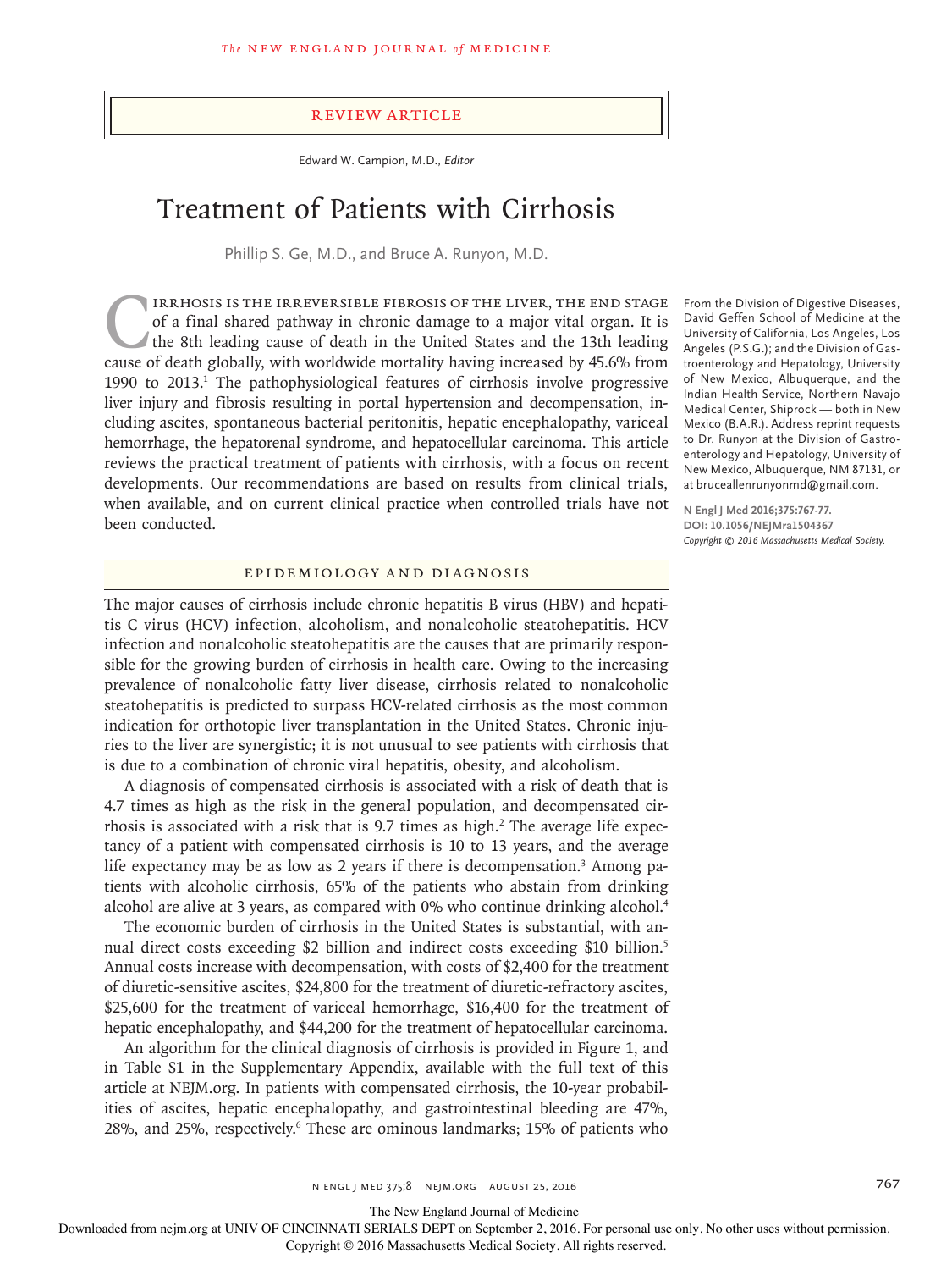

*The*

new england journal

ENGLAND JOURNAL of MEDICINE

medicine

**Figure 1. Algorithm for the Treatment of Patients with Cirrhosis.**

Primary care physicians should have a heightened index of awareness of the possibility of cirrhosis, on the basis of history, physical examination, and liver tests, with special attention to the platelet count in susceptible persons. The central tenets of medical management of cirrhosis focus on the education of patients and caregivers, lifestyle modification to treat any reversible causes, and protection of the liver from harm. Additional information regarding care coordination is provided in Figure S1 in the Supplementary Appendix. NSAID denotes nonsteroidal antiinflammatory drug.

Downloaded from nejm.org at UNIV OF CINCINNATI SERIALS DEPT on September 2, 2016. For personal use only. No other uses without permission.<br>Downloaded from nejm.org at UNIV OF CINCINNATI SERIALS DEPT on September 2, 2016. Downloaded from nejm.org at UNIV OF CINCINNATI SERIALS DEPT on September 2, 2016. For personal use only. No other uses without permission. Copyright © 2016 Massachusetts Medical Society. All rights reserved. The New England Journal of Medicine

768

August 25, 2016 768 G August 25, 2016 G August 25, 2016 August 25, 2016 N ENGL) n engl j medI MED 375;8 nejm.org AUGUST 25,  $, 2016$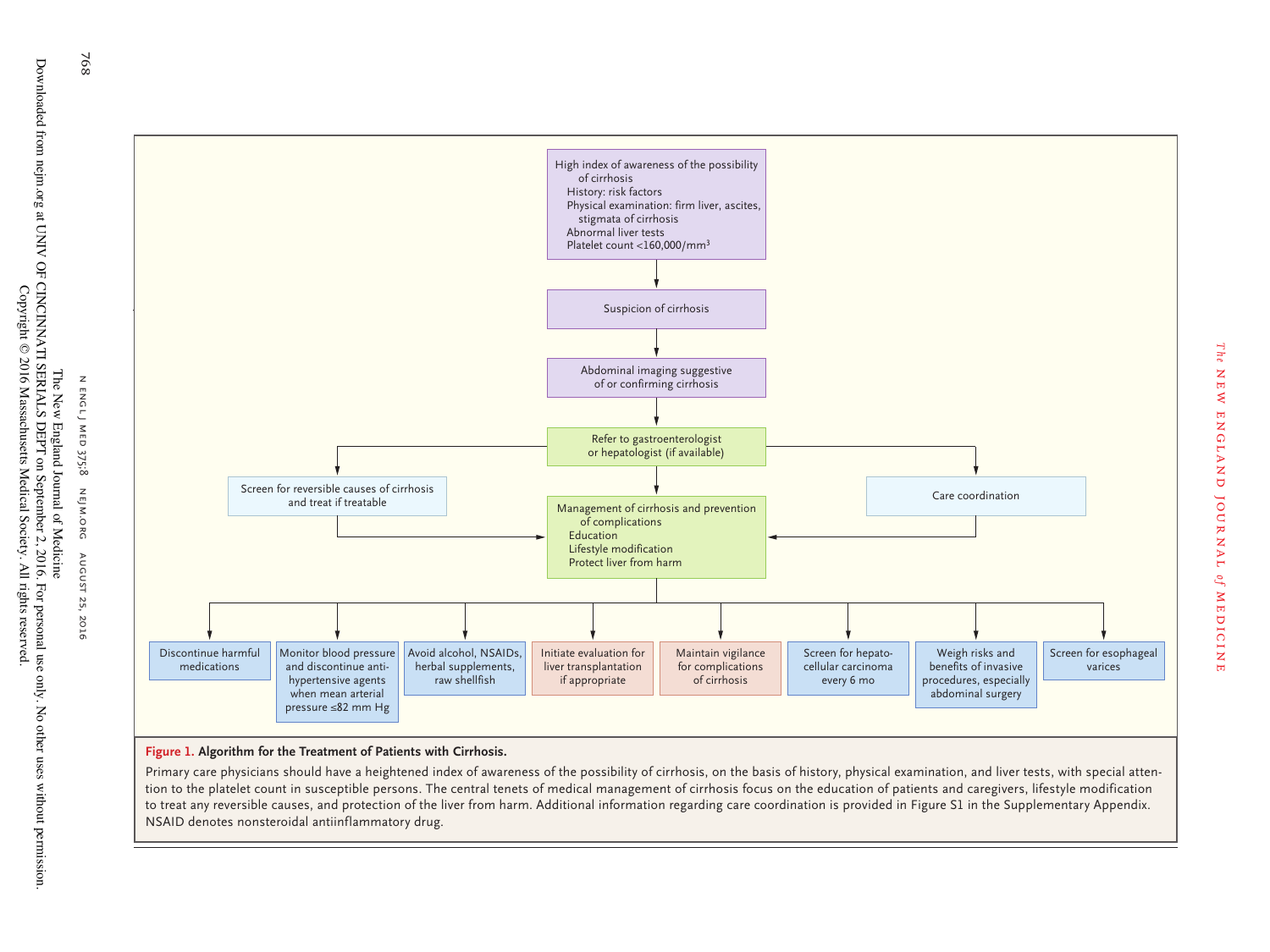receive a diagnosis of ascites die within 1 year, and 44% within 5 years.7 Esophageal varices develop in more than one third of patients with cirrhosis within 3 years after diagnosis.8 The annual incidence of hepatocellular carcinoma is 5%. The median survival among patients with limited hepatocellular carcinoma is approximately 2 years, and the median survival among those with advanced hepatocellular carcinoma is approximately 6 months.<sup>9</sup>

# NUTRITION

Malnutrition occurs in 20 to 60% of patients with cirrhosis, and current guidelines recommend a daily protein intake of 1.0 to 1.5 g per kilogram of dry body weight.<sup>10</sup> High-protein diets are well tolerated and are associated with sustained improvement in mental status, whereas restriction of protein intake does not have any beneficial effect in patients with acute hepatic encephalopathy.<sup>11</sup> Therefore, we avoid protein restriction in patients, regardless of whether they have a history of hepatic encephalopathy.

Because of a hypermetabolic state, overnight fasting contributes to muscle depletion in patients with cirrhosis. Late-evening meals may improve nitrogen balance without exacerbating hepatic encephalopathy. A randomized trial involving patients with cirrhosis who received two cans of high-protein nutritional supplement (474 ml per can) nightly showed that nocturnal supplementation resulted in sustained increases in total body protein.<sup>12</sup>

A 2000-mg limit in daily sodium intake is mandatory in the treatment of ascites. Dietary counseling is particularly useful for patients and the people who cook for them. We recommend fluid restriction only when the serum sodium concentration is less than 120 mmol per liter. Successful fluid restriction requires that the fluid intake be less than urinary volume, but the urinary volume is typically so low in patients with cirrhosis that adequate fluid restriction is nearly impossible to achieve.

# Medications

## **Antihypertensive Agents**

With cirrhosis, the risks of medications must be weighed against the benefits (Table S2 in the Supplementary Appendix). Patients with cirrho-

sis who have a history of hypertension gradually become normotensive and eventually hypotensive as cirrhosis progresses (Fig. 2). Studies of blood pressure in patients with cirrhosis and ascites showed that a mean arterial pressure of 82 mm Hg or less was the single variable that was most strongly correlated with a reduced probability of survival.13 The probability of survival among patients with a mean arterial pressure of 82 mm Hg or less was 20% at 24 months and 0% at 48 months, as compared with 70% at 24 months and 50% at 48 months among patients with a mean arterial pressure of more than 82 mm Hg. In a similar study, hypotension with a cardiac index below 1.5 liters per minute per square meter of body-surface area predicted the development of the hepatorenal syndrome and a decreased probability of survival among patients with cirrhosis and ascites.<sup>14</sup> Because of these hemodynamic changes, antihypertensive agents should be discontinued in patients who have decompensated cirrhosis with ascites or hypotension.8,15

#### **Beta-Blockers**

Nonselective beta-blockers reduce portal pressures and are used in the primary and secondary prophylaxis of variceal hemorrhage.16,17 However, various studies caution the use of beta-blockers in situations such as decompensated cirrhosis with refractory ascites,<sup>18,19</sup> spontaneous bacterial peritonitis,<sup>20</sup> and severe alcoholic hepatitis.<sup>21</sup>

These studies led to the "window hypothesis," which postulates that beta-blockers are associated with higher rates of survival only within a clinical window (Fig.  $3$ ).<sup>8</sup> In patients who have early cirrhosis without moderate-to-large varices, beta-blockers do not prevent the development of varices and also result in adverse effects.<sup>22</sup> The clinical window opens when moderate-to-large esophageal varices develop, with or without variceal bleeding, and beta-blockers are indicated for primary and secondary prophylaxis of variceal bleeding.16,17 Increasingly, evidence suggests that the clinical window for beta-blockers closes and that they are no longer effective when refractory ascites, hypotension, the hepatorenal syndrome, spontaneous bacterial peritonitis, sepsis, or severe alcoholic hepatitis develops, owing to unfavorable hemodynamic effects in advanced cirrhosis.<sup>8,15,18-21</sup>

The use of invasive measurement of the hepatic

The New England Journal of Medicine

Downloaded from nejm.org at UNIV OF CINCINNATI SERIALS DEPT on September 2, 2016. For personal use only. No other uses without permission.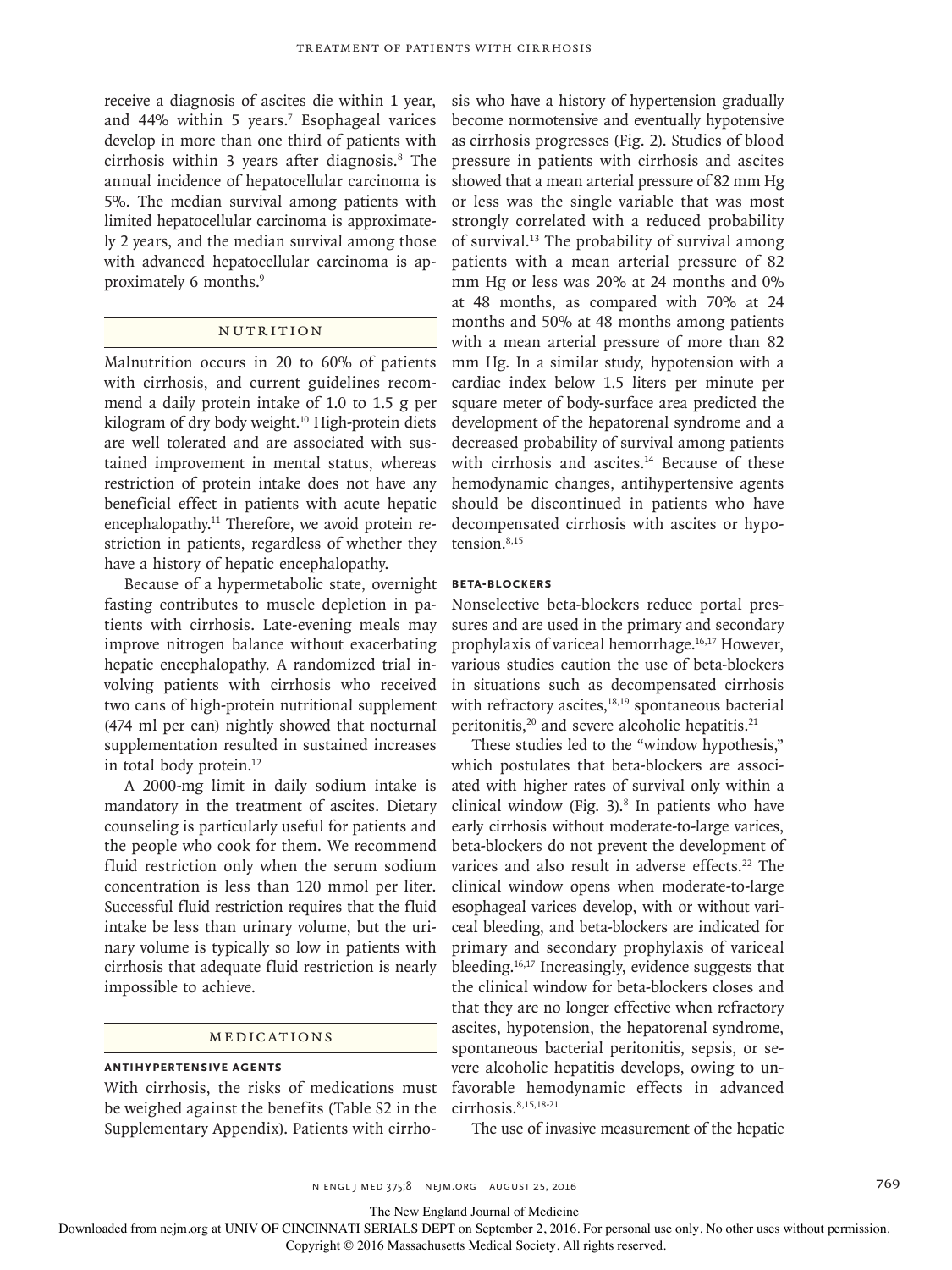

#### **Figure 2. Pathophysiological Features of Hypotension in Patients with Cirrhosis.**

The peripheral arterial vasodilatation hypothesis states that as cirrhosis progresses, systemic vasodilatation from reduced systemic vascular resistance and the sequestration of fluid into the peritoneal cavity result in arterial underfilling and activation of salt-retaining neurohormonal mechanisms such as the sympathetic nervous system and the renin–angiotensin–aldosterone system to counteract low arterial blood pressures. Consequently, although plasma and blood volume are increased, effective arterial blood volume is decreased. These circulatory changes, along with the development of sodium and water retention and the formation of ascites, are an adaptive compensatory response aimed at maintaining adequate cardiac output and organ perfusion.

> useful prognostic information.<sup>22</sup> However, its routine use is not necessary in the decision to initiate beta-blocker therapy, and its clinical indications in the practical treatment of patients with cirrhosis are limited.<sup>23</sup>

> In patients with stable hypotension, midodrine may improve splanchnic and systemic hemodynamic variables, renal function, and sodi-

venous pressure gradient to guide beta-blocker um excretion. The combination of octreotide use may predict clinical efficacy and provide and midodrine is used for the treatment of type 1 hepatorenal syndrome. $24$  In patients without the hepatorenal syndrome, midodrine was shown to increase urinary volume, urinary sodium excretion, and mean arterial pressure and was associated with a reduction in overall mortality.25 It remains to be studied whether the simultaneous use of beta-blockers for the prophylaxis of variceal bleeding and midodrine for the

770 **N ENGL J MED 375;8 NEIM.ORG AUGUST 25, 2016** 

The New England Journal of Medicine

Downloaded from nejm.org at UNIV OF CINCINNATI SERIALS DEPT on September 2, 2016. For personal use only. No other uses without permission.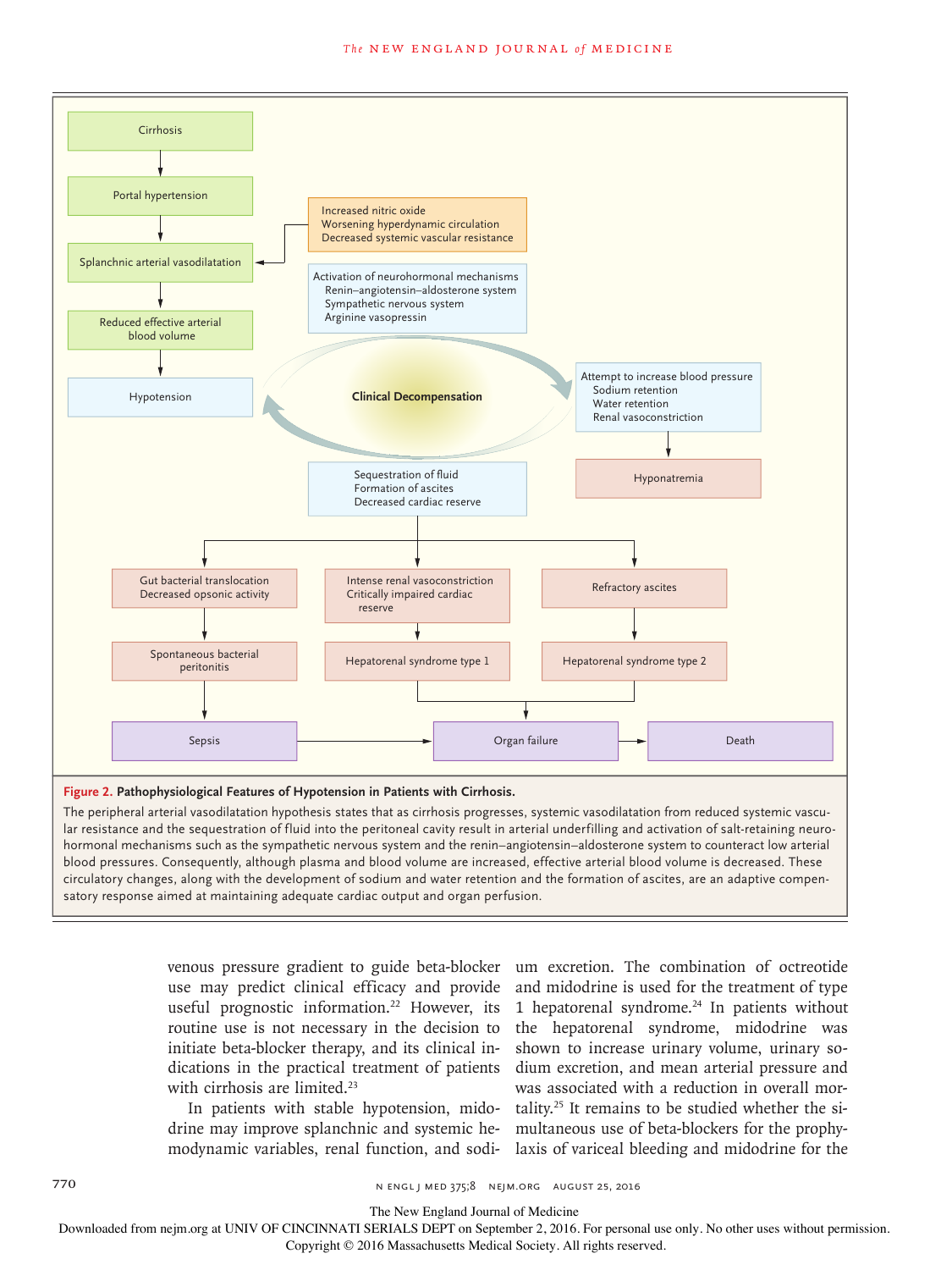

#### **Figure 3. Window Hypothesis.**

Adapted, with permission, from Krag et al.8 The "window hypothesis" postulates that beta-blockers increase the survival rate only within a clinical window. In patients who have early cirrhosis without moderate-to-large varices, beta-blockers do not prevent the development of varices and may result in adverse effects. The clinical window for beta-blockers opens when patients have moderate-to-large esophageal varices with or without variceal bleeding, and beta-blockers are indicated for primary and secondary prophylaxis of variceal bleeding. The clinical window for beta-blockers closes when patients have refractory ascites, hypotension, the hepatorenal syndrome, spontaneous bacterial peritonitis, or sepsis, owing to unfavorable hemodynamic effects in advanced cirrhosis. RAAS denotes renin–angiotensin–aldosterone system.

improvement of hemodynamic variables may be arterial pressure of 82 mm Hg that has been beneficial in selected patients.

Although the role of beta-blockers in patients with end-stage cirrhosis remains controversial, there is increasing awareness of the role of blood pressure in the survival of patients with cirrhosis.15 The most recent Baveno VI consensus guidelines regarding portal hypertension recommend the discontinuation of beta-blockers when the systolic blood pressure is less than 90 mm Hg, the serum sodium concentration is less than 120 mmol per liter, or acute kidney injury has developed.23 Our practice is to discontinue betablockers when the systolic blood pressure is less than 100 mm Hg, because a blood pressure of 100/73 mm Hg is required to obtain the mean

described to correlate with survival.<sup>13</sup>

#### **Pain Management**

Analgesic agents must be carefully selected in patients with cirrhosis. Because of the risk of acute renal failure and gastrointestinal bleeding, nonsteroidal antiinflammatory drugs are contraindicated, except for low-dose aspirin in patients in whom the severity of cardiovascular disease exceeds the severity of cirrhosis. Opiates should be used cautiously or avoided, because they may precipitate or aggravate hepatic encephalopathy. Tramadol is safe in low doses, and topical medications such as lidocaine patches are generally safe.

n engl j med 375;8 nejm.org August 25, 2016 771

The New England Journal of Medicine

Downloaded from nejm.org at UNIV OF CINCINNATI SERIALS DEPT on September 2, 2016. For personal use only. No other uses without permission.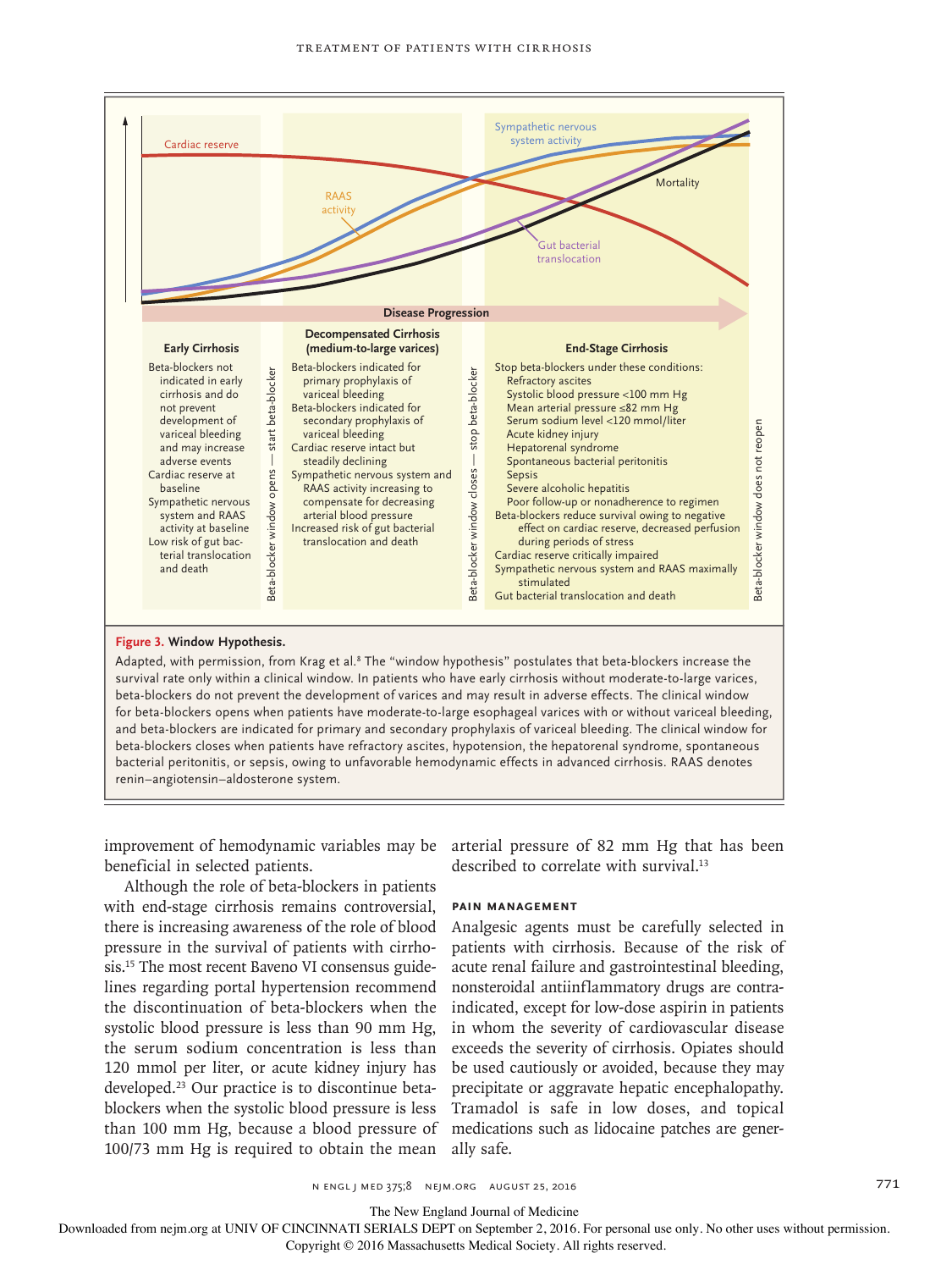Acetaminophen is effective and safe in patients with liver disease, provided that the patient does not drink alcohol. The Food and Drug Administration has recommended limiting the total daily dose of acetaminophen to 4 g in all patients. Although this dose is theoretically safe in patients with cirrhosis, $26$  many hepatologists limit acetaminophen to a dose of 2 g daily.

### **Proton-Pump Inhibitors**

Proton-pump inhibitors are vastly overprescribed in hospitalized patients with cirrhosis, often without any documented indication. A large study involving patients with cirrhosis who were hospitalized with an initial infection showed that the risk of subsequent infection was increased among patients taking proton-pump inhibitors and those receiving long-term antibiotic agents as prophylaxis for spontaneous bacterial peritonitis.27 Indiscriminate use without appropriate indications should be avoided.

# **Sedatives**

Benzodiazepines should be avoided in patients with hepatic encephalopathy. For patients with alcoholic hepatitis or cirrhosis in whom severe symptoms of acute alcohol withdrawal develop, short-acting benzodiazepines such as lorazepam and oxazepam are preferred in order to minimize the risk of oversedation. For patients with insomnia, hydroxyzine at a dose of 25 mg at bedtime may be a reasonable alternative and has been studied in a small, randomized trial.<sup>28</sup> We have prescribed trazodone at a dose of 100 mg at bedtime with greater success than hydroxyzine for the treatment of insomnia.

# **Statins**

3-Hydroxy-3-methylglutaryl coenzyme A reductase inhibitors (statins) can be safely started and continued in patients with cirrhosis. Statins have established cardiovascular benefits in the treatment of nonalcoholic fatty liver disease.<sup>29</sup> Large trials lasting for 5 to 10 years have shown that the incidence of major cardiovascular events is 33% lower among patients who take statins than among those who receive placebo.<sup>30</sup> The overall rate of statin-induced acute liver failure is 0.2 to 1 cases per million persons taking statins, although estimates of patients who do not receive statins because of concerns about hepatotoxicity range from 10 to 30%.<sup>31</sup> Data from the Drug-Induced Liver Injury Network corroborated the exceedingly low likelihood of hepatic injury due to statins, with only 22 cases of drug-induced liver injury being attributed to statins over an 8-year period.32 Routine monitoring of the alanine aminotransferase level in patients who use statins is no longer recommended.

## **Vaptans**

Selective vasopressin  $V_2$ -receptor antagonists (vaptans) have been evaluated for use in hyponatremia and ascites. A large, placebo-controlled study involving patients with cirrhosis and ascites showed that although satavaptan alleviated hyponatremia, mortality was higher among patients with recurrent ascites who were receiving satavaptan than among those who were receiving placebo.33 Because of these findings as well as hepatotoxicity reported with respect to tolvaptan,34 the use of vaptans in patients with cirrhosis and ascites is not recommended.

# Invasive Procedures

#### **Intraabdominal Surgery**

In patients with cirrhosis, the risks of invasive procedures must be weighed against the benefits (Table S3 in the Supplementary Appendix). Intraabdominal surgery should be avoided in patients with decompensated cirrhosis unless the procedure confers more benefit than risk, as is the case with orthotopic liver transplantation. Cholecystectomy in particular is associated with high morbidity and mortality among patients with decompensated cirrhosis.

The Model for End-Stage Liver Disease (MELD) score can be used to predict 30-day postoperative mortality among patients who are planning to undergo nontransplantation surgical procedures. A MELD score of more than 14 (on a scale from 6 to 40, with higher scores indicating more advanced liver disease) is better than Child–Pugh class C in predicting a high risk of death associated with abdominal surgery.<sup>35</sup> A study of surgical mortality estimated an increase in mortality of 1 percentage point per MELD point among patients with a MELD score of less than 20 and an additional increase in mortality of 2 percentage points per MELD point among those with a MELD score of more than 20, with an overall mortality of 23.9% among patients undergoing nontransplantation intraabdominal surgery.36

A large study involving patients undergoing major digestive, orthopedic, or cardiac surgery

The New England Journal of Medicine

Downloaded from nejm.org at UNIV OF CINCINNATI SERIALS DEPT on September 2, 2016. For personal use only. No other uses without permission.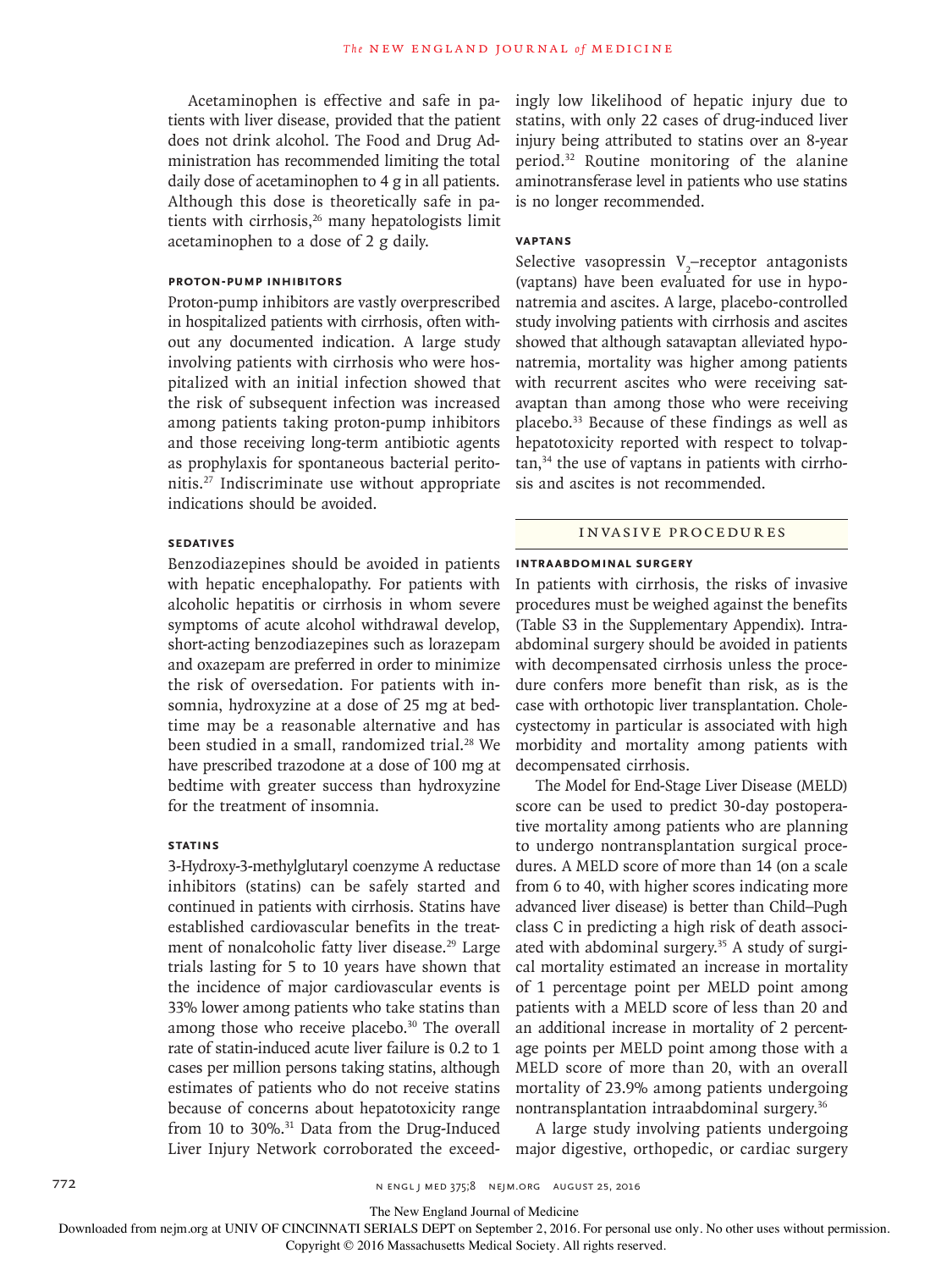showed on multivariate analysis that MELD score, age, and the American Society of Anesthesiologists classification were independent predictors of surgical mortality.37 An online surgical risk calculator has since been developed that uses these predictors (www.mayoclinic.org/medical -professionals/model-end-stage-liver-disease/post -operative-mortality-risk-patients-cirrhosis).

## **Endoscopy**

Endoscopic procedures are relatively safe in patients with cirrhosis, and antibiotic prophylaxis is not indicated for routine endoscopy, except for specific clinical scenarios such as acute gastrointestinal hemorrhage.<sup>38</sup> However, percutaneous endoscopic gastrostomy is associated with a high risk of death among patients with ascites and is contraindicated in that population.

## **Paracentesis**

Paracentesis is particularly helpful in all patients with new-onset ascites, in patients with existing ascites who are admitted to the hospital, and in patients with clinical deterioration (fever, abdominal pain, hepatic encephalopathy, leukocytosis, renal failure, or metabolic acidosis). Spontaneous bacterial peritonitis is diagnosed when the neutrophil count in ascitic fluid is at least 250 cells per cubic millimeter and secondary bacterial peritonitis is ruled out.

Paracentesis is relatively safe, even in patients with marked coagulopathy, including an international normalized ratio as high as 8.7 and a platelet count as low as 19,000 per cubic millimeter.39 Bloody ascitic fluid is typically due to a traumatic paracentesis, but excessive blood is suggestive of ruptured hepatocellular carcinoma; this condition is often associated with hemodynamic instability and requires urgent embolization.

In patients with diuretic-sensitive ascites, the removal of 5 liters of fluid is sufficient to reduce intraabdominal pressure, at which point sodium restriction and diuretics are continued. With diuretic-refractory ascites, the goal is to remove as much fluid as possible. Patients in whom more than 8 liters of fluid must be removed every 2 weeks are frequently found to be nonadherent to the prescribed dietary regimen.

It is important not to delay paracentesis in patients with suspected spontaneous bacterial peritonitis. One study showed that diagnostic paracentesis that was performed within 12 hours after the time of first encounter with a physician was associated with increased short-term survival rates. Delayed paracentesis was associated with a risk of death that was 2.7 times as high as the risk associated with early paracentesis.40 Each hour of delay was associated with a 3.3% increase in in-hospital mortality.

Although colloid replacement is not necessary after paracentesis of less than 5 liters of fluid, it is recommended that 6 to 8 g of albumin should be given per liter of fluid removed in the case of larger-volume paracentesis.41 In patients with spontaneous bacterial peritonitis, it is recommended that albumin at a dose of 1.5 g per kilogram be given within 6 hours after diagnosis, with another 1 g per kilogram administered on day 3.42 The use of albumin in patients with spontaneous bacterial peritonitis can be restricted to patients who have a higher risk of death (serum creatinine level, >1 mg per deciliter [90  $\mu$ mol per liter]; blood urea nitrogen, >30 mg per deciliter [10.5 mmol per liter]; or bilirubin level, >4 mg per deciliter [68  $\mu$ mol per liter]), because the probability of survival is not higher when albumin is given to patients who have a low risk of death.43

#### Complications

Major complications from cirrhosis are described in Table 1, and lesser complications and miscellaneous symptoms are described in Table S4 in the Supplementary Appendix. Many lesser "nuisance" symptoms of cirrhosis are underreported by patients, are underrecognized by clinicians, decrease quality of life, and can be challenging to manage.

Elevated portal pressures have been observed in one third of patients with nonalcoholic fatty liver disease without cirrhosis, correlating with the severity of steatosis.<sup>44</sup> Weight loss may reduce portal pressure. Obesity, diabetes, nonalcoholic steatohepatitis, and nonalcoholic fatty liver disease are independently associated with an increased risk of hepatocellular carcinoma,<sup>45</sup> although hepatocellular carcinoma occurs primarily in patients with cirrhosis.46 Nonalcoholic steatohepatitis can recur rapidly after orthotopic liver transplantation. Obesity is present in 17 to 43% of patients 1 year after orthotopic liver transplantation,47 and cirrhosis related to nonalcoholic steatohepatitis can recur as early as 76 weeks after transplantation.48 Combined orthotopic liver

The New England Journal of Medicine

Downloaded from nejm.org at UNIV OF CINCINNATI SERIALS DEPT on September 2, 2016. For personal use only. No other uses without permission.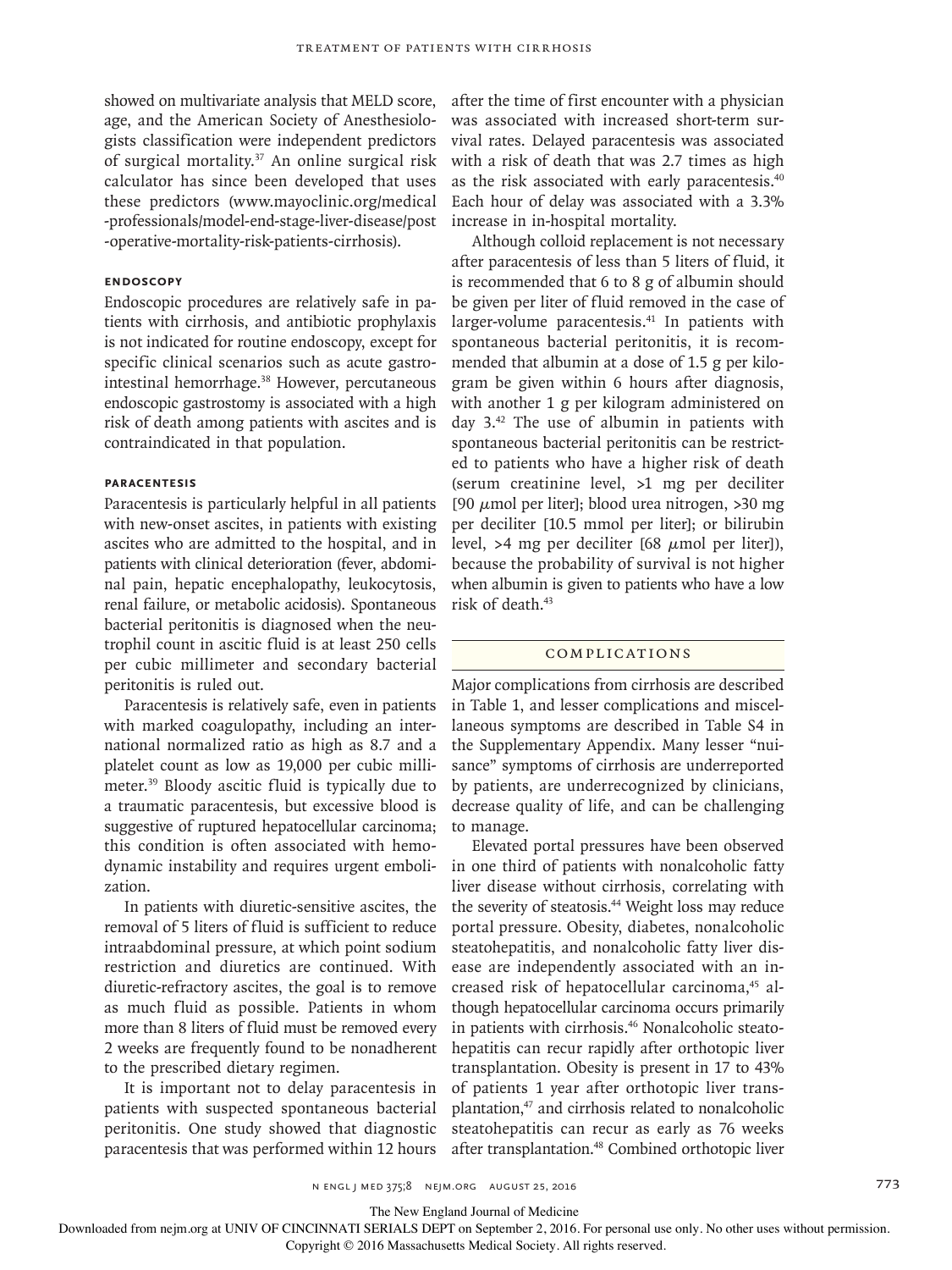| Complication                         | Presentation                                                                                                                                                                                                                                                                                           | <b>Comments</b>                                                                                                                                                                                                                                                            | Prevention                                                                                                                                                        |
|--------------------------------------|--------------------------------------------------------------------------------------------------------------------------------------------------------------------------------------------------------------------------------------------------------------------------------------------------------|----------------------------------------------------------------------------------------------------------------------------------------------------------------------------------------------------------------------------------------------------------------------------|-------------------------------------------------------------------------------------------------------------------------------------------------------------------|
| Ascites                              | Accumulation of fluid within peritoneal cavity owing to<br>multiple circulatory, vascular, functional, biochemical,<br>and neurohormonal abnormalities                                                                                                                                                 | Treated with combination of diuretics and<br>sodium restriction; may require paracentesis<br>or TIPS if refractory                                                                                                                                                         | Low-sodium diet; fluid restriction is often<br>not beneficial                                                                                                     |
| Cirrhotic cardiomyopathy             | Normal-to-increased cardiac output and contractility;<br>blunted response to cardiac stress                                                                                                                                                                                                            | Alcoholism and hemochromatosis may have<br>additional contribution                                                                                                                                                                                                         | None                                                                                                                                                              |
| Hepatic encephalopathy               | Sleep disturbance (common early symptom), asterixis,<br>altered mental status, hyperactive deep-tendon reflexes,<br>or coma; disorder can be clinically diagnosed when overt,<br>although subclinical cases may be detected by the Trail<br><b>Making Test</b>                                         | Treated with lactulose and rifaximin: measure-<br>ment of ammonia is unreliable and should<br>not be used to initiate or guide treatment                                                                                                                                   | Avoid sedatives and opiates; protein restric-<br>tion is not beneficial                                                                                           |
| Hepatic hydrothorax                  | Movement of ascitic fluid into pleural space through defect<br>in diaphragm, usually on the right side                                                                                                                                                                                                 | Avoid chest tubes because of risk of protein<br>depletion, infection, and bleeding                                                                                                                                                                                         | Low-sodium diet; control of ascites                                                                                                                               |
| Hepatocellular carcinoma             | Frequently asymptomatic; should be suspected when de-<br>compensation suddenly develops in a patient with pre-<br>viously compensated cirrhosis; other signs and symp-<br>toms include pain, early satiety, jaundice, and palpable<br>mass; may rupture and cause life-threatening hemo-<br>peritoneum | May develop in absence of cirrhosis in patients<br>with HBV infection and nonalcoholic steato-<br>hepatitis or nonalcoholic fatty liver disease;<br>highest risk occurs among patients with<br>HBV or HCV infection, nonalcoholic steato-<br>hepatitis, or hemochromatosis | Imaging every 6 mo with abdominal ultra-<br>sonography, CT, or MRI; addition of<br>alpha-fetoprotein increases effectiveness<br>of surveillance                   |
| Hepatopulmonary<br>syndrome          | Triad of liver disease, increased alveolar-arterial gradient<br>while the patient is breathing ambient air, and evidence<br>of intrapulmonary vascular dilatations                                                                                                                                     | No effective medical therapy; liver transplanta-<br>tion is necessary for treatment                                                                                                                                                                                        | None                                                                                                                                                              |
| Hepatorenal syndrome                 | Arterial vasodilatation in splanchnic circulation; end result<br>of a sequence of reductions in renal perfusion induced<br>by increasing hepatic injury                                                                                                                                                | Volume depletion can mimic all the findings<br>of hepatorenal syndrome                                                                                                                                                                                                     | Avoid nephrotoxic agents; discontinue<br>beta-blockers and antihypertensive<br>agents in patients with refractory ascites<br>or spontaneous bacterial peritonitis |
| Portal hypertensive<br>gastropathy   | Uncommon cause of substantial bleeding; diffuse mucosal<br>oozing with no other lesions to account for bleeding<br>and anemia                                                                                                                                                                          | Severity is related to degree of underlying portal<br>hypertension                                                                                                                                                                                                         | None                                                                                                                                                              |
| Portal-vein thrombosis               | Frequently asymptomatic; should be suspected when de-<br>compensation suddenly develops in a patient with pre-<br>viously compensated cirrhosis; may be associated with<br>hepatocellular carcinoma                                                                                                    | Anticoagulation is controversial and not cur-<br>rently recommended because of elevated<br>bleeding risk among patients with cirrhosis                                                                                                                                     | Prophylactic enoxaparin has been studied<br>but is still controversial and not currently<br>recommended                                                           |
| Portopulmonary<br>hypertension       | Pulmonary hypertension, associated with fatigue, exertional<br>dyspnea, chest pain, syncope, or orthopnea                                                                                                                                                                                              | Difficult to treat with medical therapy; high peri-<br>operative mortality with liver transplantation                                                                                                                                                                      | None                                                                                                                                                              |
| Spontaneous bacterial<br>peritonitis | Fever, abdominal pain, abdominal tenderness, altered<br>mental status, and sepsis                                                                                                                                                                                                                      | Early paracentesis is important; inoculate blood-<br>culture bottles with ascitic fluid at bedside                                                                                                                                                                         | Prophylactic antibiotics in selected situa-<br>tions (i.e., gastrointestinal bleeding,<br>low protein ascites, history of spon-<br>taneous bacterial peritonitis) |
| Variceal hemorrhage                  | Abrupt major gastrointestinal bleeding, including he-<br>matemesis and melena                                                                                                                                                                                                                          | Treat with endoscopic band ligation; refractory<br>bleeding can be treated with TIPS; transfuse<br>to hemoglobin goal of 7 to 8 g per deciliter                                                                                                                            | Prophylactic endoscopic band ligation; nonse-<br>lective beta-blockers may prevent bleeding<br>but not the development of varices                                 |

774 774<br>August 25, 2016 775, 2016 775, 2016 775, 2016 774

Copyright © 2016 Massachusetts Medical Society. All rights reserved.

\* CT denotes computed tomography, HBV hepatitis B virus, HCV hepatitis C virus, MRI magnetic resonance imaging, and TIPS transjugular intrahepatic portosystemic shunt.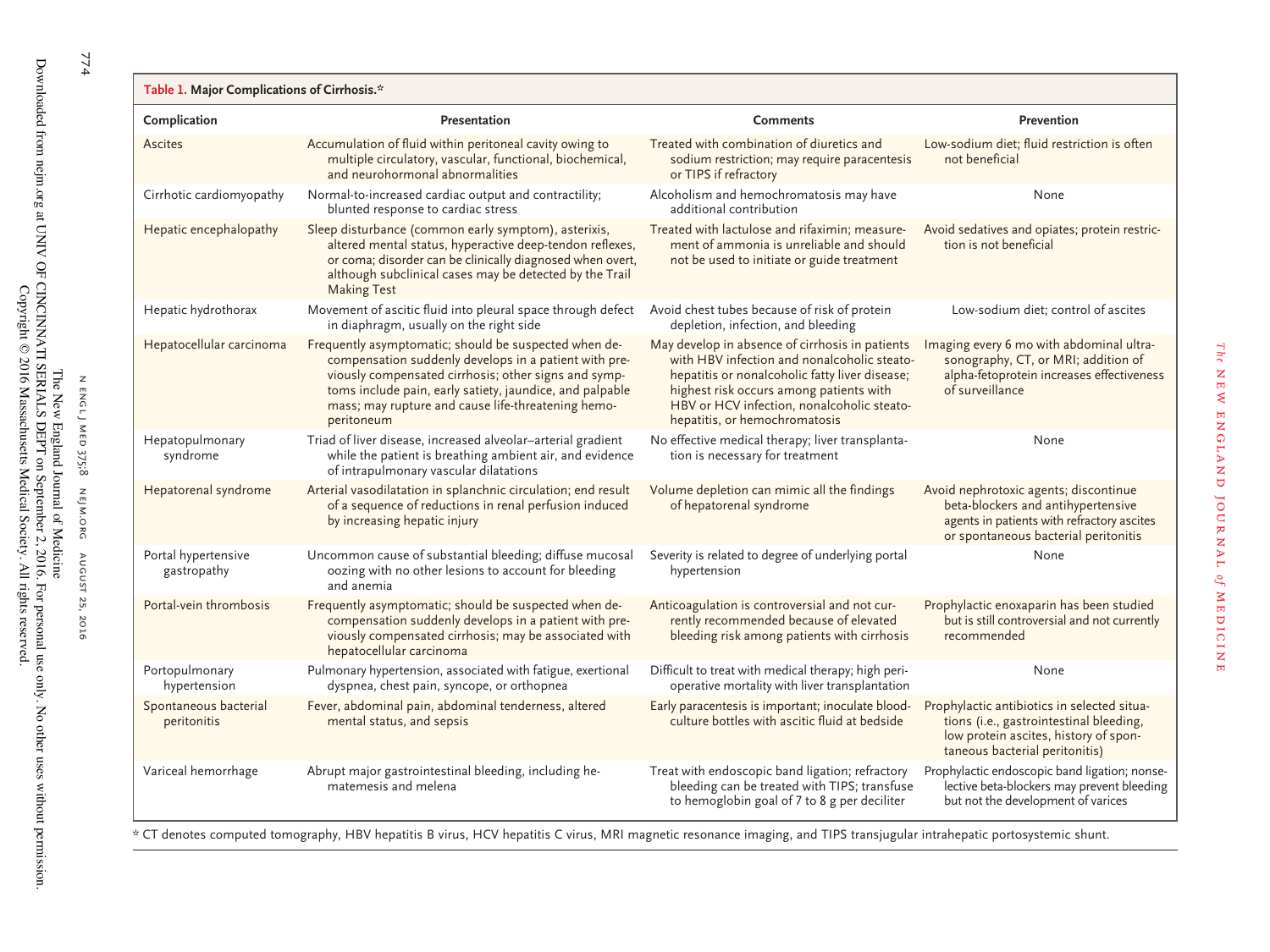transplantation and sleeve gastrectomy may result in effective weight loss and fewer posttransplantation metabolic complications than liver transplantation alone, although long-term studies are needed.<sup>49</sup>

#### Clinical Approach

# **Protecting the Liver from Harm**

Aside from the management of decompensation, the fundamental principles in the management of cirrhosis focus on education, lifestyle modification, protecting the liver from harm (Fig. 1), and care coordination. The liver has considerable regenerative potential, and "recompensation" and reversal of cirrhosis have been described in patients with alcoholic cirrhosis who abstained from alcohol, patients with HBV infection who underwent antiviral therapy, and patients with nonalcoholic steatohepatitis who underwent bariatric surgery.<sup>50</sup> A study involving patients with decompensated HCV cirrhosis who received directacting antiviral therapy showed that a sustained virologic response at 12 weeks after the completion of treatment was associated with decreases in the Child–Pugh class and MELD score.<sup>51</sup> Antiviral therapy in patients with HBV cirrhosis may reduce the risk of hepatocellular carcinoma.52

Public education efforts are needed to discourage obesity, needle sharing, and excessive alcohol consumption. Screening is very useful in high-risk groups. A study of screening for HBV infection revealed that 8.9% of Asian Americans in California were chronically infected, often unknowingly.53

It is recommended that patients undergo endoscopy for variceal screening and subsequently follow established guidelines for endoscopic surveillance.54 Endoscopic band ligation is preferred in patients with medium-to-large esophageal varices. A nonselective beta-blocker can be considered if the patient does not have refractory ascites, spontaneous bacterial peritonitis, severe alcoholic hepatitis, or hypotension.

It is recommended that all patients with cirrhosis undergo surveillance for hepatocellular carcinoma with the use of abdominal ultrasonography or computed tomography every 6 months.<sup>55</sup> Serum measurement of the alpha-fetoprotein level in conjunction with abdominal ultrasonography may improve the effectiveness of surveillance for hepatocellular carcinoma.<sup>56</sup> Current guidelines do not support surveillance for hepatocellular carcinoma in patients without cirrhosis who have HCV infection, nonalcoholic fatty liver disease, or nonalcoholic steatohepatitis.

Antibiotic prophylaxis may reduce the risk of bacterial infection (including spontaneous bacterial peritonitis) and increase survival rates in selected scenarios. Among patients with a history of spontaneous bacterial peritonitis or among hospitalized patients with an ascitic-fluid protein level of less than 1.5 g of protein per deciliter of ascitic fluid, selective intestinal decontamination with trimethoprim–sulfamethoxazole or ciprofloxacin increases the rate of short-term survival and reduces the overall risk of bacterial infection<sup>57,58</sup>; norfloxacin is no longer available in the United States. Among patients with acute gastrointestinal bleeding, ceftriaxone at a dose of 1 g daily for 7 days is effective in the prophylaxis of bacterial infections, including spontaneous bacterial peritonitis.38 It is important that routine antibiotic prophylaxis be otherwise avoided to minimize the risk of antibiotic-resistant infection.27

Patients with alcoholism are prone to relapse because of cravings and anxiety. We recommend baclofen for the suppression of alcohol cravings. A randomized trial involving patients with alcohol dependency and cirrhosis showed that 71% of patients receiving baclofen were able to maintain abstinence, as compared with 29% of patients receiving placebo.<sup>59</sup>

Patients with decompensated cirrhosis may ultimately require orthotopic liver transplantation. Evaluation for transplantation is indicated when the MELD score is 17 or more.

#### **Care Coordination**

Patients with cirrhosis are plagued by frequent hospital readmissions for fluid overload, hepatic encephalopathy, or gastrointestinal hemorrhage. Such readmissions are costly, moderately predictable, frequently preventable, and associated with a risk of death. One study showed that 69% of patients had at least one nonelective readmission, including 14% who were readmitted within 1 week after discharge and 37% who were readmitted within 1 month.<sup>60</sup> The average rate was three hospitalizations per person-year, and 22% of the readmissions were potentially preventable. One patient was readmitted 40 times.

Care coordination is an increasingly popular

The New England Journal of Medicine

Downloaded from nejm.org at UNIV OF CINCINNATI SERIALS DEPT on September 2, 2016. For personal use only. No other uses without permission.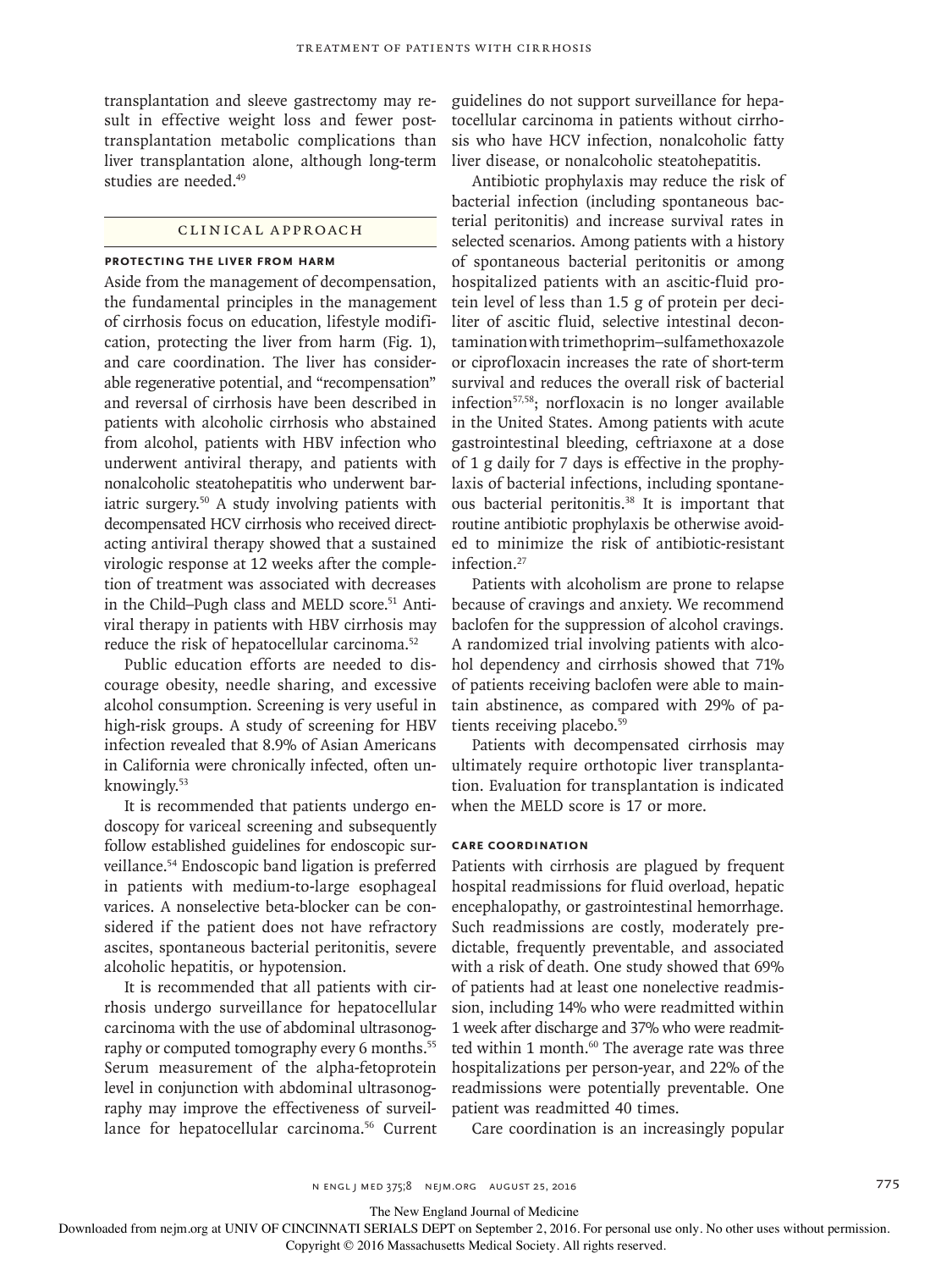concept to improve quality and clinical outcomes while reducing readmission rates and expenditures. Care coordinators facilitate inpatient-toclinic transitions, reconcile medications, call patients to prevent unnecessary visits to the emergency department, place "smart scales" in homes to monitor body weight remotely, facilitate interaction with other health care professionals, and arrange referrals to nursing facilities or hospice (Fig. S1 in the Supplementary Appendix). A recent study compared a traditional system involving family physicians and punctual consultation with a coordinated system involving a specialized team of nurses and hepatologists.61 The results favored care coordination: 30-day and 12-month readmission rates were lower, as was 12-month mortality, and expenditures were 46% lower with care coordination than with the traditional system.

As health care expenditures continue to grow, the management of cirrhosis must involve prevention and mitigation of risk factors, accurate and timely diagnosis, appropriate nutritional support, avoidance of harmful medications and procedures, public education, and care coordination. We hope that by shifting our mentality from treating the complications of decompensated cirrhosis to preventing their development, the burden of cirrhosis will progressively decline.

No potential conflict of interest relevant to this article was reported.

Disclosure forms provided by the authors are available with the full text of this article at NEJM.org.

#### **References**

**1.** GBD 2013 Mortality and Causes of Death Collaborators. Global, regional, and national age-sex specific all-cause and cause-specific mortality for 240 causes of death, 1990-2013: a systematic analysis for the Global Burden of Disease Study 2013. Lancet 2015;385:117-71.

**2.** Fleming KM, Aithal GP, Card TR, West J. All-cause mortality in people with cirrhosis compared with the general population: a population-based cohort study. Liver Int 2012;32:79-84.

**3.** D'Amico G, Garcia-Tsao G, Pagliaro L. Natural history and prognostic indicators of survival in cirrhosis: a systematic review of 118 studies. J Hepatol 2006;44: 217-31.

**4.** Veldt BJ, Lainé F, Guillygomarc'h A, et al. Indication of liver transplantation in severe alcoholic liver cirrhosis: quantitative evaluation and optimal timing. J Hepatol 2002;36:93-8.

**5.** El Khoury AC, Klimack WK, Wallace C, Razavi H. Economic burden of hepatitis C-associated diseases in the United States. J Viral Hepat 2012;19:153-60.

**6.** Ginés P, Quintero E, Arroyo V, et al. Compensated cirrhosis: natural history and prognostic factors. Hepatology 1987; 7:122-8.

**7.** Planas R, Montoliu S, Ballesté B, et al. Natural history of patients hospitalized for management of cirrhotic ascites. Clin Gastroenterol Hepatol 2006;4:1385-94.

**8.** Krag A, Wiest R, Albillos A, Gluud LL. The window hypothesis: haemodynamic and non-haemodynamic effects of β-blockers improve survival of patients with cirrhosis during a window in the disease. Gut 2012;61:967-9.

**9.** Andersson KL, Salomon JA, Goldie SJ, Chung RT. Cost effectiveness of alternative surveillance strategies for hepatocellular carcinoma in patients with cirrhosis. Clin Gastroenterol Hepatol 2008;6:1418- 24.

**10.** Plauth M, Cabré E, Riggio O, et al. ESPEN guidelines on enteral nutrition: liver disease. Clin Nutr 2006;25:285-94. **11.** Córdoba J, López-Hellín J, Planas M, et al. Normal protein diet for episodic hepatic encephalopathy: results of a randomized study. J Hepatol 2004;41:38-43. **12.** Plank LD, Gane EJ, Peng S, et al. Nocturnal nutritional supplementation improves total body protein status of patients with liver cirrhosis: a randomized 12-month trial. Hepatology 2008;48:557- 66.

**13.** Llach J, Ginès P, Arroyo V, et al. Prognostic value of arterial pressure, endogenous vasoactive systems, and renal function in cirrhotic patients admitted to the hospital for the treatment of ascites. Gastroenterology 1988;94:482-7.

**14.** Krag A, Bendtsen F, Henriksen JH, Møller S. Low cardiac output predicts development of hepatorenal syndrome and survival in patients with cirrhosis and ascites. Gut 2010;59:105-10.

**15.** Ge PS, Runyon BA. The changing role of beta-blocker therapy in patients with cirrhosis. J Hepatol 2014;60:643-53.

**16.** Lebrec D, Poynard T, Hillon P, Benhamou J-P. Propranolol for prevention of recurrent gastrointestinal bleeding in patients with cirrhosis — a controlled study. N Engl J Med 1981;305:1371-4.

**17.** Pascal J-P, Cales P, Multicenter Study Group. Propranolol in the prevention of first upper gastrointestinal tract hemorrhage in patients with cirrhosis of the liver and esophageal varices. N Engl J Med 1987;317:856-61.

**18.** Sersté T, Francoz C, Durand F, et al. Beta-blockers cause paracentesis-induced circulatory dysfunction in patients with cirrhosis and refractory ascites: a crossover study. J Hepatol 2011;55:794-9.

**19.** Sersté T, Melot C, Francoz C, et al. Deleterious effects of beta-blockers on survival in patients with cirrhosis and refractory ascites. Hepatology 2010;52:1017-22. **20.** Mandorfer M, Bota S, Schwabl P, et al. Nonselective  $\beta$  blockers increase risk for hepatorenal syndrome and death in patients with cirrhosis and spontaneous bacterial peritonitis. Gastroenterology 2014; 146(7):1680-90.e1.

**21.** Sersté T, Njimi H, Degré D, et al. The use of beta-blockers is associated with the occurrence of acute kidney injury in severe alcoholic hepatitis. Liver Int 2015;35:1974- 82.

**22.** Groszmann RJ, Garcia-Tsao G, Bosch J, et al. Beta-blockers to prevent gastroesophageal varices in patients with cirrhosis. N Engl J Med 2005;353:2254-61.

**23.** de Franchis R. Expanding consensus in portal hypertension: report of the Baveno VI Consensus Workshop: stratifying risk and individualizing care for portal hypertension. J Hepatol 2015;63:743-52. **24.** Angeli P, Volpin R, Gerunda G, et al. Reversal of type 1 hepatorenal syndrome with the administration of midodrine and octreotide. Hepatology 1999;29:1690-7.

**25.** Singh V, Dhungana SP, Singh B, et al. Midodrine in patients with cirrhosis and refractory or recurrent ascites: a randomized pilot study. J Hepatol 2012;56:348-54. **26.** Rumack BH. Acetaminophen hepatotoxicity: the first 35 years. J Toxicol Clin Toxicol 2002;40:3-20.

**27.** O'Leary JG, Reddy KR, Wong F, et al. Long-term use of antibiotics and proton pump inhibitors predict development of infections in patients with cirrhosis. Clin Gastroenterol Hepatol 2015;13(4):753-9.e1.

776 n engl j med 375;8 nejm.org August 25, 2016

The New England Journal of Medicine

Downloaded from nejm.org at UNIV OF CINCINNATI SERIALS DEPT on September 2, 2016. For personal use only. No other uses without permission.